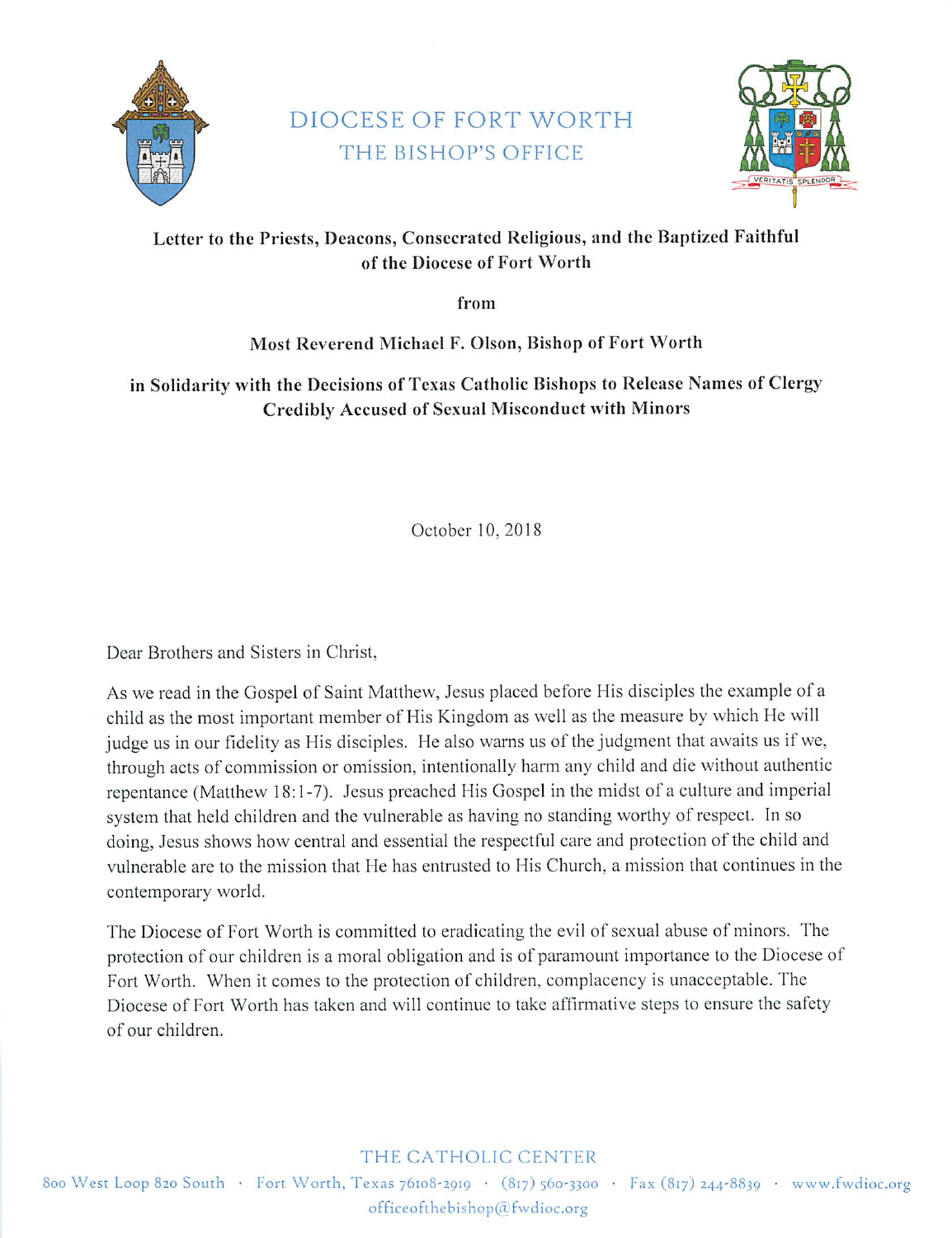

# DIOCESE OF FORT WORTH THE BISHOP'S OFFICE



In that regard, publicly identifying clergy and religious brothers and sisters who are the subjects of credible allegations of sexual abuse against a minor serves an important role in eradicating the evil of sexual abuse and in helping the Diocese to identify and assist those who have suffered from abuse. In 2005, the Diocese of Fort Worth first publicly identified priests who were the subjects of credible allegations of sexual abuse of a minor. In 2007, the Diocese of Fort Worth became the first diocese in Texas to include a list of credibly accused priests on its website. The disclosure of this list is made as part of the Diocese of Fort Worth's ongoing efforts to ensure the safety of our children and its commitment to transparency. This list today contains the names of fifteen priests, one permanent deacon, and one religious brother. You can view the list by visiting the Safe Environment page on our diocesan website (https://fwdioc.org/safe-environment). The recent decision by the other Catholic bishops of the state of Texas also to publish the names of clerics who have been credibly accused of sexual misconduct with minors in their respective dioceses and ordinariate is encouraging. I am supportive of this collegial action taken by the members of the Texas Catholic Conference.

As the Bishop of Fort Worth, I maintain a zero-tolerance policy for sexual abuse of minors by clergy because ministry in the Church is a grace from God that carries with it sober responsibility, not a right to be claimed by anyone as an entitlement. Rather, it involves a covenantal trust established through our Baptism as members of the Church founded by Christ. I offer each and every person who is the victim of sexual abuse by clergy of our Diocese, or by any clergy anywhere, my most sincere apology for evil that befell you and my commitment to prevent any such act to be perpetrated against anybody else.

When an allegation of the sexual abuse of a minor is received by the Diocese of Fort Worth, it is immediately reported to the civil authorities (e.g., law enforcement and Child Protective Services). Separate from any investigation by the civil authorities, the Diocese then takes steps to determine whether the alleged incident is *plausible* (i.e., confirm whether the accused and accuser were in fact at the parish/school at the alleged time, etc.). If the allegation is found to be plausible, then the accused is immediately removed from ministry while the Diocese conducts a further investigation in order to determine whether there is reason to believe that the sexual abuse of a minor occurred.

The determination that the Diocese of Fort Worth has reason to believe that the sexual abuse of a minor has occurred is made by me, in consultation with the Diocesan Conduct Review Board. The Conduct Review Board is a confidential consultative body composed mainly of lay members with various backgrounds and areas of expertise well suited to assist me in my assessment of

#### THE CATHOLIC CENTER

800 West Loop 820 South · Fort Worth, Texas 76108-2919 · (817) 560-3300 · Fax (817) 244-8839 · www.fwdioc.org officeofthebishop@fwdioc.org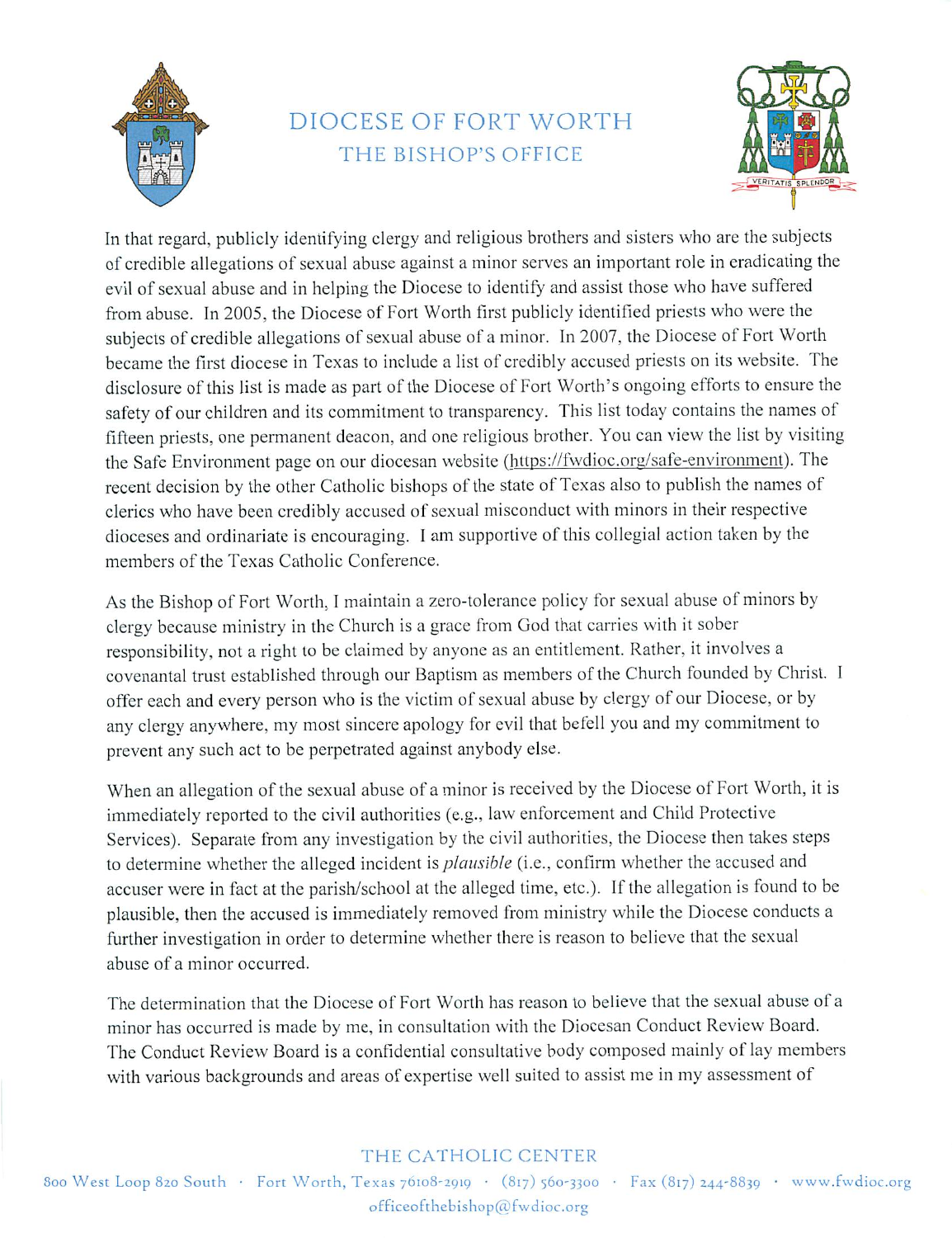

# DIOCESE OF FORT WORTH THE BISHOP'S OFFICE



allegations of sexual abuse of minors and in my determination of a cleric's suitability for ministry. This determination is not a finding that the alleged abuse actually occurred. Rather, it is a finding that there is reason to believe that the alleged abuse occurred. The standard that our Diocese uses in making this determination is a lesser standard than that required by our civil or criminal legal systems. As such, the inclusion of an individual on this list is not a final determination under civil or criminal laws that abuse actually occurred. Rather, it is a finding used to remove the accused from ministry in this Diocese permanently, unless the accused is subsequently cleared by the facts.

In 2002, our Diocese created its Office of Safe Environment to take specific action in response to the U.S. Conference of Catholic Bishops' Charter for the Protection of Children and Young People, known as the Dallas Charter, to address sexual abuse of minors by priests and deacons. Our Diocese extended that commitment for accountability to include all other church personnel, employees and volunteers, including the bishop. Last year, our Diocese trained and processed criminal background checks on 27,498 volunteers, 946 educators, 942 employees, 127 priests, 75 deacons and 42 candidates for ordination. The Diocese of Fort Worth is fully committed to complying with the Dallas Charter and to fulfilling its moral obligation to protect our children.

In the past year we have enhanced an already strong Safe Environment program, to include retraining every two years. Through live, participatory 3-hour *Protecting God's Children®*  Awareness Sessions, the Diocese is increasing the focus, vigilance, clarity, engagement, and commitment of all clergy, teachers, employees, volunteers, and parents of Catholic school students.

You can further learn about the ways the Diocese of Fort Worth is helping to protect our children by visiting the Safe Environment page on the diocesan website (https://fwdioc.org/safeenvironment).

The Diocese of Fort Worth invites anyone who has information about abuse or who has been abused by any priest, deacon, employee, or volunteer of the Church to contact us so that the Church can reach out to you or any victims. Please contact the Office of Victim Assistance at 817-602-5119; the Victim's Assistance Hotline at 817-945-9345; or the Chancellor and Moderator of the Curia, Monsignor E. James Hart, at 817-945-9315. If a crime has been committed, we urge you to immediately contact the local law enforcement officials before contacting the Diocese.

#### THE CATHOLIC CENTER

800 West Loop 820 South · Fort VVorth, Texas 76108-2919 · (817) 560-3300 · Fax (817) 244-8839 · www.fwdioc.org officcofthebishop@fwdioc.org